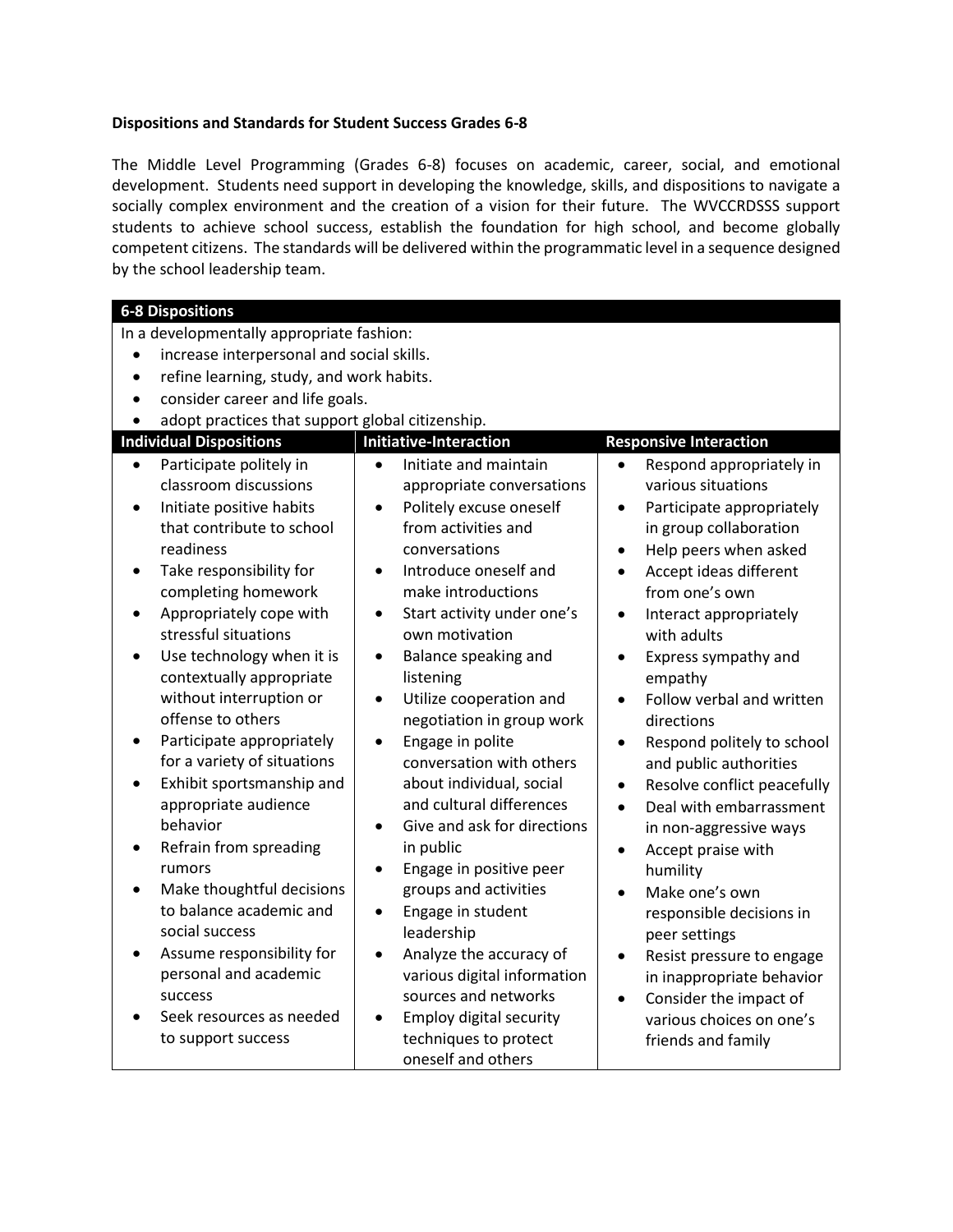## **Sixth Grade-Eighth Grade Standards**

Through a developmentally appropriate, integrated approach, students in middle school will continue to engage in activities that promote positive social and communication skills. They will refine their ability to determine and comprehend various points of view, solidify their understanding of constructive ways to resolve problems and conflicts, and strengthen their personal and scholastic self-confidence. Academically they will increase their capacity for both self-direction and for constructive collaborative work. They will familiarize with various careers so they understand both what those careers entail and what types of learning will prepare them for those careers. Students will also increase their exposure to various cultures and communities at the local, state, national and international level.

| <b>Personal and Social Development</b> |                                                                                                                             |
|----------------------------------------|-----------------------------------------------------------------------------------------------------------------------------|
| <b>Respect Yourself and Others</b>     |                                                                                                                             |
| DSS.6-8.1                              | <b>Understand Self and Others</b>                                                                                           |
|                                        | Discuss how thoughts, feelings, attitudes, values, and beliefs affect decision                                              |
|                                        | making and behavior.                                                                                                        |
|                                        | Practice using listening skills to identify and understand the feelings and                                                 |
|                                        | perspectives of others.                                                                                                     |
|                                        | Use mistakes as opportunities to grow personally and socially, not to define self                                           |
|                                        | or others as a failure.                                                                                                     |
|                                        | • Recognize signs of anger and practice safe, respectful anger management skills.                                           |
| DSS.6-8.2                              | <b>Maintain Positive Relationships</b>                                                                                      |
|                                        | • Develop positive relationships with peers and adults.                                                                     |
|                                        | Acquire and use effective conflict resolution techniques.                                                                   |
|                                        | Demonstrate self-control by minimizing words and actions that hurt self and                                                 |
|                                        | others.                                                                                                                     |
|                                        | Model safe and effective ways to address peer pressure.                                                                     |
|                                        | Describe bullying and use effective practices to address it.                                                                |
| DSS.6-8.3                              | <b>Exhibit Respectful Behavior</b>                                                                                          |
|                                        | Identify and respect personal boundaries and privacy needs of all self and others.<br>$\bullet$                             |
|                                        | Respect all individuals as unique and worthy regardless of differences.                                                     |
|                                        | use social and communication skills, dispositions, and character traits                                                     |
|                                        | appropriate for various situations and audiences.                                                                           |
|                                        | <b>Goal Setting and Attainment</b>                                                                                          |
| DSS.6-8.4                              | Decision Making and Personal Responsibility                                                                                 |
|                                        | • Make decisions, set goals and take necessary actions to attain goals.                                                     |
|                                        | Analyze situations by comparing and contrasting various behaviors and choices                                               |
|                                        | in relation to possible short- and long-term consequences and discuss how to                                                |
|                                        | improve choices.                                                                                                            |
|                                        | • Describe how peer pressure influences personal decisions; create and follow a<br>plan to minimize negative peer pressure. |
|                                        | Describe how peer pressure influences personal decisions; create and follow a                                               |
|                                        | plan to minimize negative peer pressure.                                                                                    |
|                                        | Establish action steps to attain school, home, and civic goals.                                                             |
|                                        | Apply problem solving techniques to identify and address challenges to goal                                                 |
|                                        | attainment.                                                                                                                 |
|                                        | Describe how current decisions have long term consequences and ways to                                                      |
|                                        | achieve desired outcomes.                                                                                                   |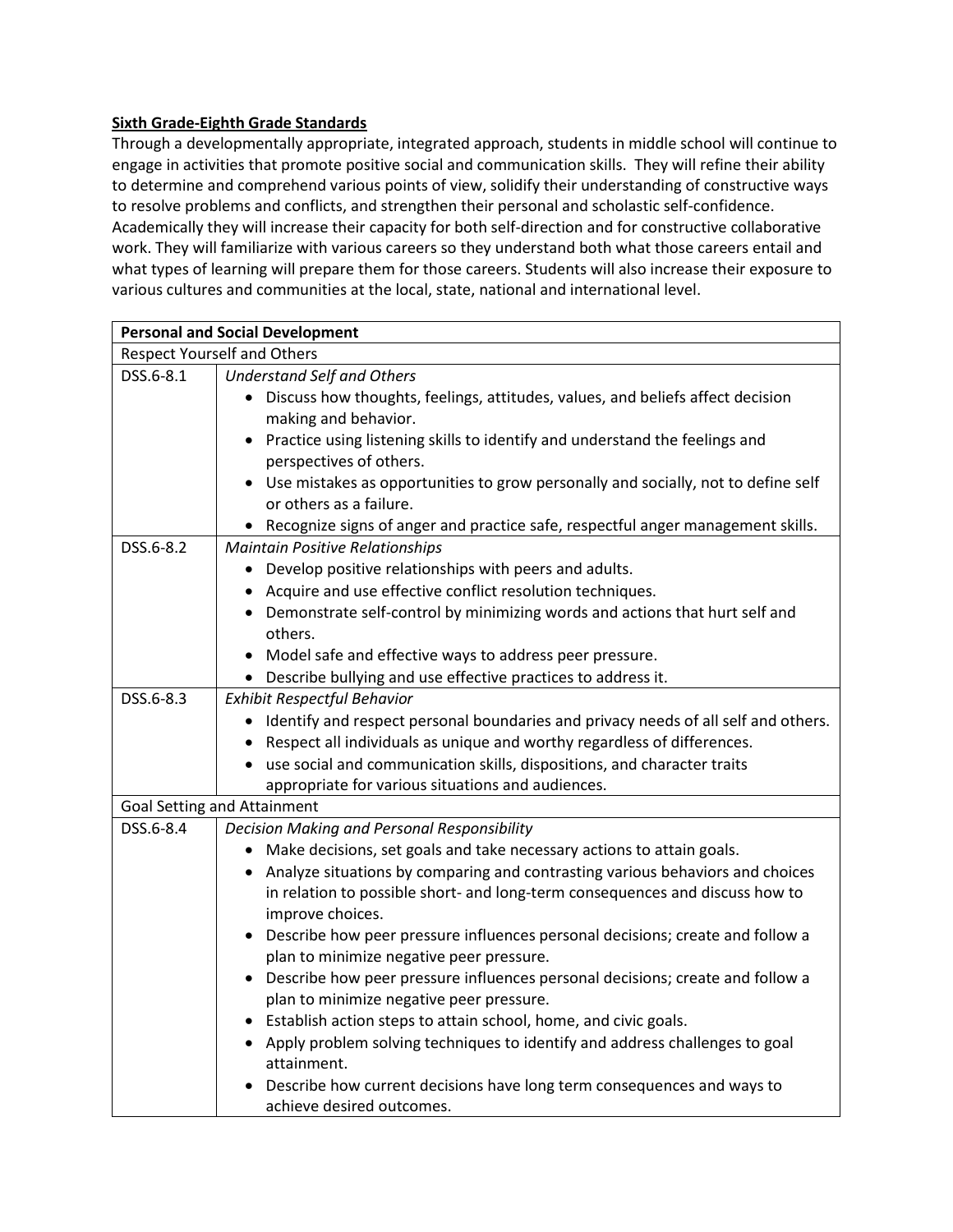| Safety and Survival Skills |                                                                                                                                                                                                                                                                                                                                                                                                                                                             |
|----------------------------|-------------------------------------------------------------------------------------------------------------------------------------------------------------------------------------------------------------------------------------------------------------------------------------------------------------------------------------------------------------------------------------------------------------------------------------------------------------|
| DSS.6-8.5                  | <b>Protect Emotional and Physical Safety</b>                                                                                                                                                                                                                                                                                                                                                                                                                |
|                            | Identify and apply strategies to reduce stress and protect safety, differentiating<br>between situations requiring self-help, peer support, adult or professional help.<br>Develop and implement plans for situations such as teasing, bullying,<br>harassment, threats, intimidation, and other violent acts or dangerous situations.<br>• Identify and utilize communication skills and strategies to participate in only safe<br>and healthy activities. |
|                            | Know emergency contact information; identify and utilize school and community<br>resources to protect personal safety.                                                                                                                                                                                                                                                                                                                                      |

| <b>Academic and Learning Development</b> |                                                                                                                                     |
|------------------------------------------|-------------------------------------------------------------------------------------------------------------------------------------|
| Self-Directed Learning                   |                                                                                                                                     |
| DSS.6-8.6                                | Develop Academic Motivation                                                                                                         |
|                                          | • Identify and develop competence in areas of interest.                                                                             |
|                                          | Apply multiple intelligence Principles to identify personal strengths and improve<br>school focus.                                  |
|                                          | Understand the relationship between school success, academic achievement and<br>future career success.                              |
| DSS.6-8.7                                | <b>Develop Learning Skills</b>                                                                                                      |
|                                          | • Improve executive function skills (e.g., effort, paying attention, flexibility,                                                   |
|                                          | memory, self-control, communication, focus and perseverance).                                                                       |
|                                          | Identify personal learning style(s) and establish habits that enhance personalized<br>learning.                                     |
|                                          | • Work collaboratively in groups or independently, as appropriate.                                                                  |
| DSS.6-8.8                                | <b>Achieve School Success</b>                                                                                                       |
|                                          | • Exhibit personal responsibility.                                                                                                  |
|                                          | • Evaluate the impact of positive and negative choices on school success and                                                        |
|                                          | implement a plan to improve outcomes.                                                                                               |
|                                          | Apply goal setting techniques to develop self-direction and improve school<br>performance.                                          |
|                                          | Identify and utilize school and community resources and support services when<br>needed.                                            |
| <b>Post-Secondary Preparation</b>        |                                                                                                                                     |
| DSS.6-8.9                                | Prepare for Post-Secondary Success                                                                                                  |
|                                          | Identify how performance and course selections in middle school impacts high<br>school course readiness and post-secondary choices. |
|                                          | Explore requirements for success in a variety of post-secondary options and for<br>securing scholarships.                           |
|                                          | Analyze how personal choices negatively or positively influence high school and                                                     |
|                                          | post-secondary options and preparedness for success.                                                                                |
| DSS.6-8.10                               | <b>Plan to Achieve Goals</b>                                                                                                        |
|                                          | • Use a variety of assessments and inventories to identify skills, interest and                                                     |
|                                          | aptitudes for post-secondary planning.                                                                                              |
|                                          | Use personal data and goals to establish challenging academic, personal and                                                         |
|                                          | post-secondary plans.                                                                                                               |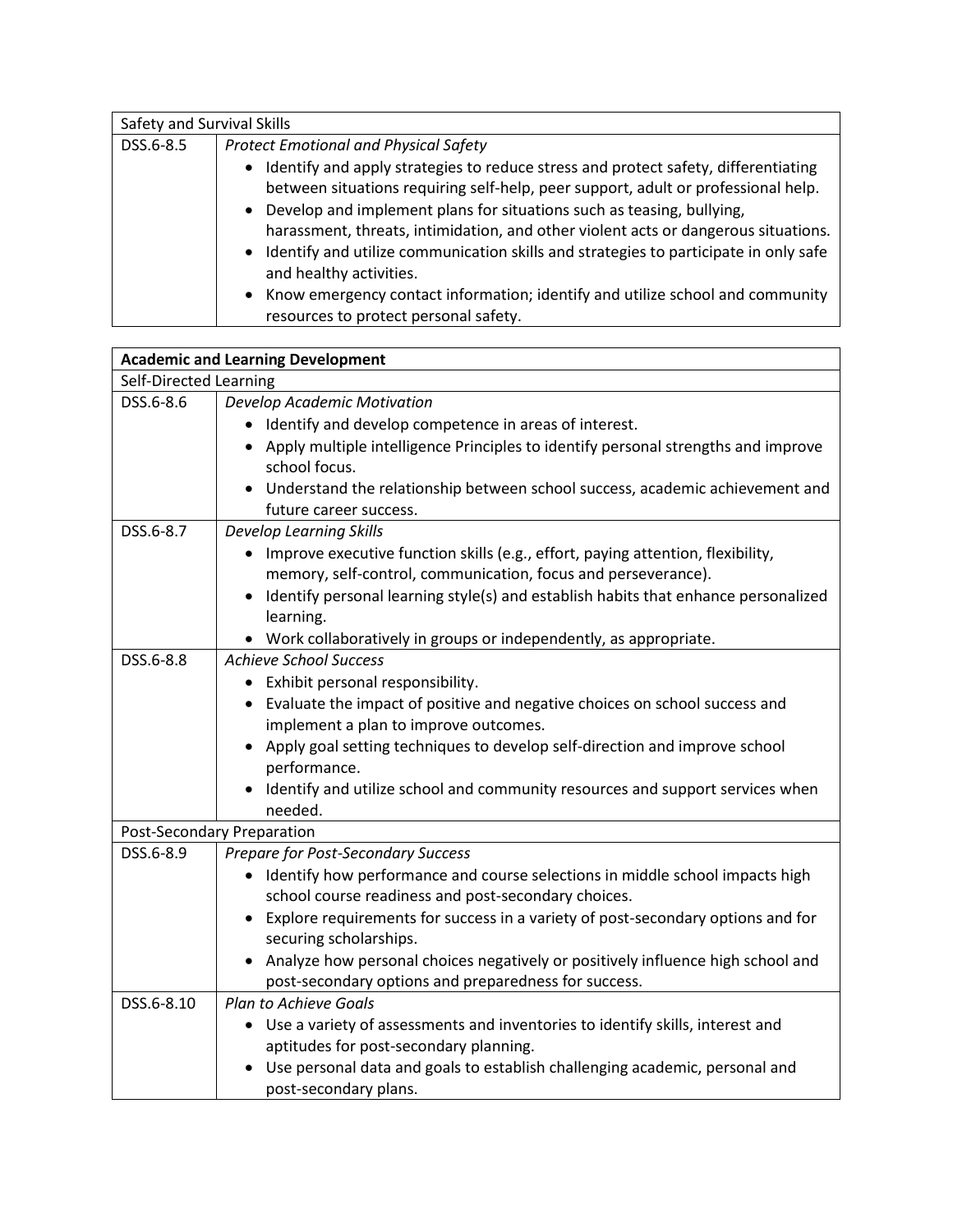| • Seek co-curricular and community experiences to enhance the school experience<br>and post-secondary readiness.                                    |
|-----------------------------------------------------------------------------------------------------------------------------------------------------|
| • Analyze assets and barriers to academic goal attainment and utilize school and<br>community resources to overcome barriers and strengthen assets. |
| • Explore eligibility requirements and funding opportunities for various post-<br>secondary options.                                                |

| <b>Career Development and Life Planning</b>                                                                              |  |
|--------------------------------------------------------------------------------------------------------------------------|--|
| <b>Career Exploration and Planning</b>                                                                                   |  |
| <b>Develop Career Awareness</b>                                                                                          |  |
| Explore how personal abilities, skills, interest, and values relate to workplace.                                        |  |
| Use a variety of resources and methods to explore career options.                                                        |  |
| Examine specific job requirements and opportunities for progressions of career                                           |  |
| levels from entry level to advanced leadership and develop a personal career                                             |  |
| growth vision.                                                                                                           |  |
| Explore career options in relation to selecting a career cluster.                                                        |  |
| Develop Career and Life Plan                                                                                             |  |
| Describe lifestyle dreams and possible career options and evaluate the likelihood                                        |  |
| of attaining goals.                                                                                                      |  |
| Begin to develop a possible career/life plan that explores educational                                                   |  |
| credentials, skills and career progressions.                                                                             |  |
| <b>Careers and Life Success</b>                                                                                          |  |
| Explore how identified career choices impact lifestyles and opportunities.                                               |  |
| Practice expected workplace dispositions and behaviors.                                                                  |  |
| Explore the need for lifelong learning as situations and responsibilities change,<br>requiring new knowledge and skills. |  |
|                                                                                                                          |  |

| <b>Global Citizenship</b>         |                                                                                      |
|-----------------------------------|--------------------------------------------------------------------------------------|
| <b>Intercultural Perspectives</b> |                                                                                      |
| DSS.6-8.14                        | Acquire a Diverse and Knowledgeable World View                                       |
|                                   | Compare and contrast aspects of various communities and describe how these           |
|                                   | contribute to each individual's perspective and world view.                          |
|                                   | Analyze factors that contribute to different social and world views (e.g.,           |
|                                   | ethnicity, race, culture, gender, sexual orientation, family composition, lifestyle, |
|                                   | religion, economic status and nationality).                                          |
| DSS.6-8.15                        | Interact Respectfully with Diverse Cultures                                          |
|                                   | Apply an inter-culturally sensitive perspective to social interactions.              |
|                                   | Describe global issues and events from perspectives of various individuals and       |
|                                   | groups to understand viewpoints other than one's own.                                |
|                                   | Investigate methods for enhancing language proficiency and the ability to            |
|                                   | communicate effectively across cultural and linguistic boundaries.                   |
|                                   | Describe how stereotyping and prejudices impact interpersonal relationships.         |
| <b>Democratic Principles</b>      |                                                                                      |
| DSS.6-8.16                        | <b>Promote Social Justice</b>                                                        |
|                                   | Adhere to classroom and school rules and community laws to protect individual        |
|                                   | rights and property.                                                                 |